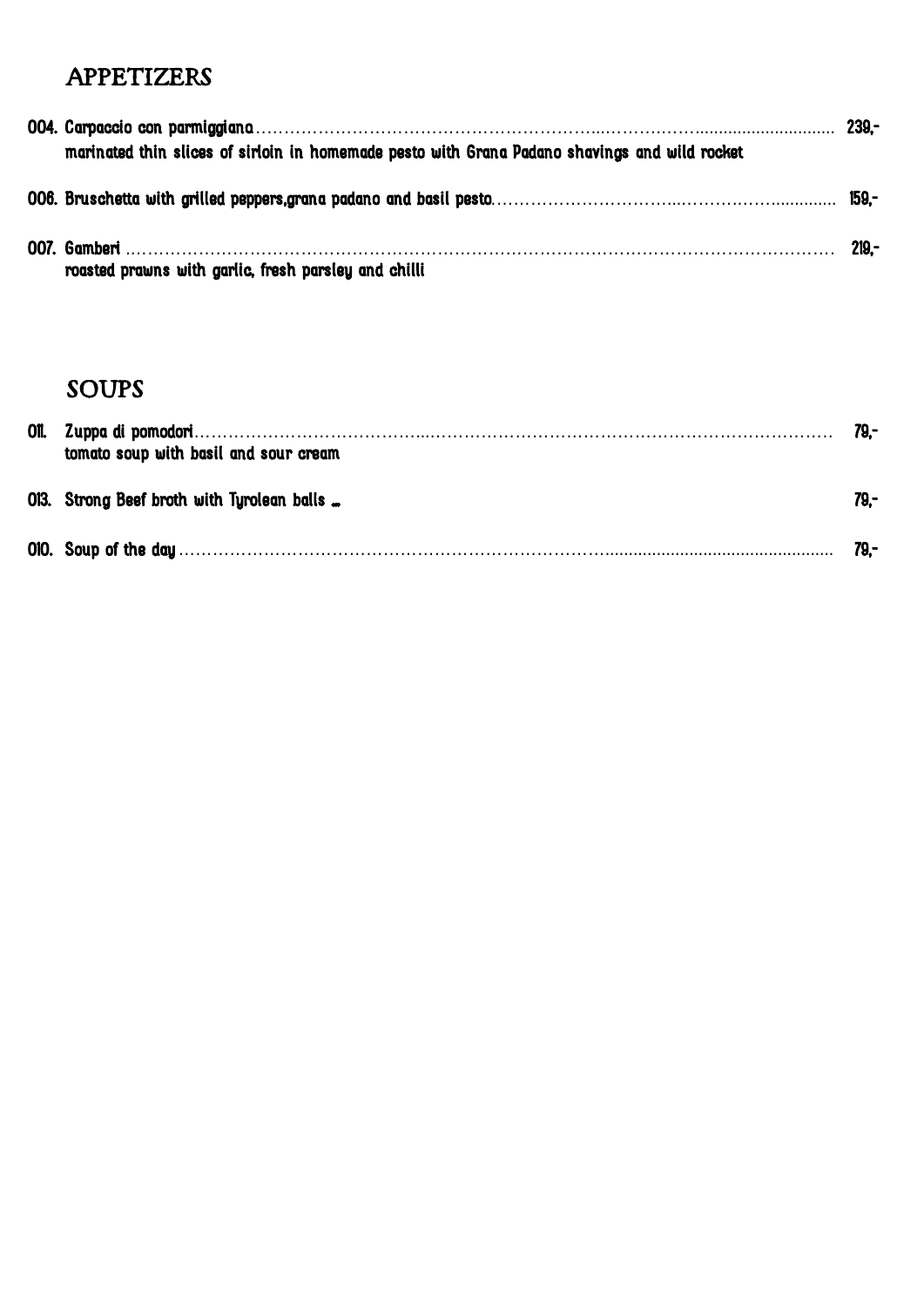# FRESH PASTA / HOMEMADE POTATO GNOCCHI

| chilli peppers, garlic, parsley                                                                                 |         |
|-----------------------------------------------------------------------------------------------------------------|---------|
| pancetta bacon, egg yolk, Grana Padano                                                                          |         |
| dried tomatoes, Pancetta bacon, chilli, garlic, wild rocket and Grana Padano                                    |         |
| fresh tomatoes, beef, pancetta bacon, chilli, oregan, Grana Padano shavings                                     |         |
| 022. Penne con Salmone<br>salmone. fresch spinach, vhite wine, cream                                            | $239 -$ |
| Italian sausage Salsiccia, garlic, fresh rosemary, Grana Padano                                                 |         |
| meat ragout with fresh tomatoes and herbs, Grana Padano                                                         |         |
| meat ragout, cream sauce, Grana Padano                                                                          |         |
| chicken, spinach, cream, garlic, Grana Padano                                                                   |         |
| pork tenderloin, Prosciutto crudo, cherry tomatoes, Grana Padano                                                |         |
| homemade gnocchi, porcini mushrooms, garlic, rosemary, Grana Padano<br><b>RISOTTO</b><br>(made of Arborio rice) | $229 -$ |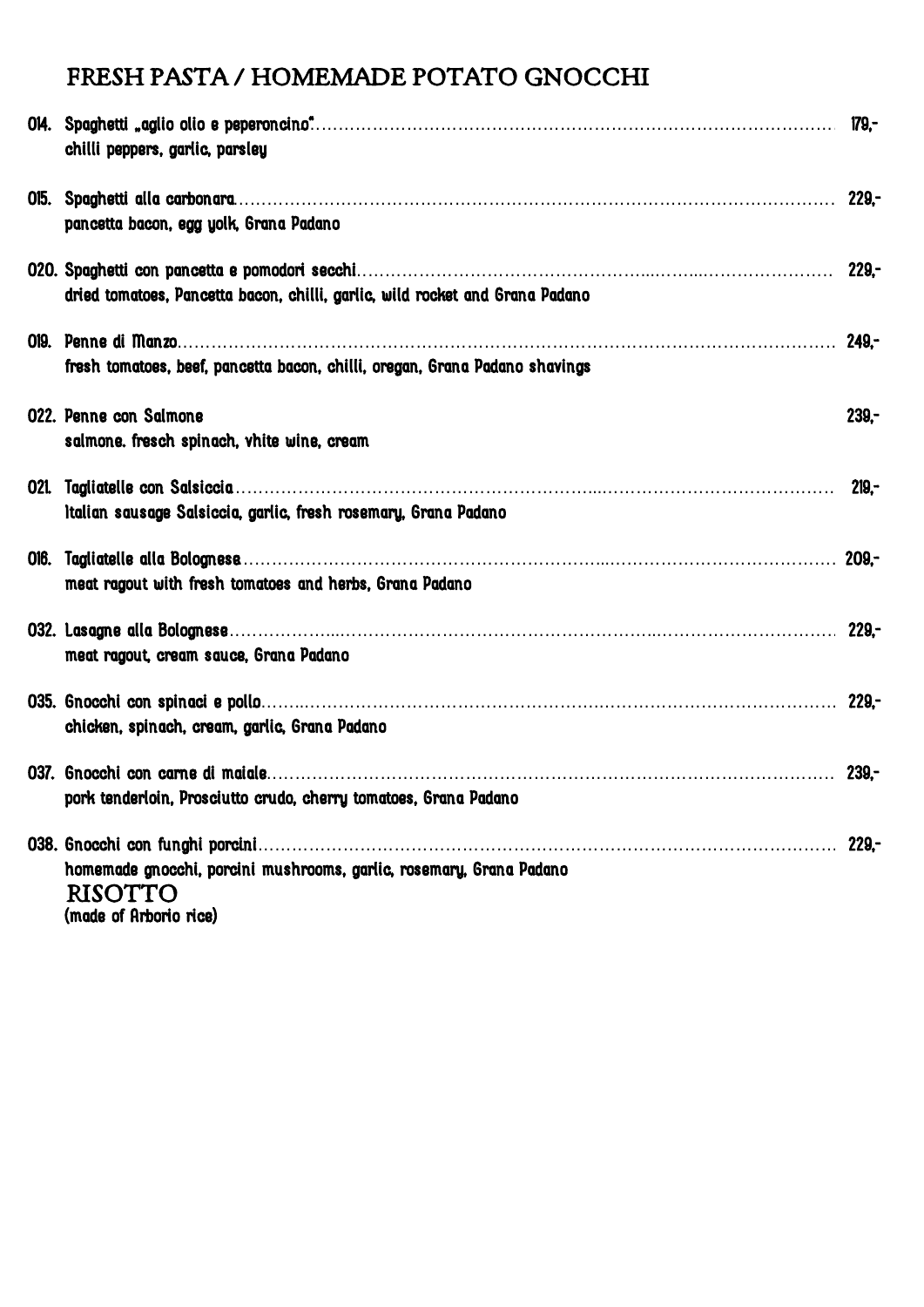| chicken, Pancetta bacon., Grana Padano                    |  |
|-----------------------------------------------------------|--|
| pork tenderloin, meadow mushrooms, rosemary, Grana Padano |  |
| prawns, octopus, spinach pesto, lemon olive oil           |  |

## LARGE AND SMALL SALADS

| romaine lettuce with anchovy dressing, white-bread croutons, Grana Padano                                                      |              |  |
|--------------------------------------------------------------------------------------------------------------------------------|--------------|--|
| lettuce salad variation, goat cheese, roasted beets, wild rocket,<br>cherry tomatoes, Italian dressing                         |              |  |
| lettuce salad variation, tomatoes, chicken meat on herbal butter, Prosciutto crudo,<br>Grana Padano shavings, Italian dressing | 239.-        |  |
| lettuce salad variation with tomatoes, pepper, filleted beef steak and homemade grissini<br>dried tomatoes and chilli dressing |              |  |
|                                                                                                                                | <b>119,-</b> |  |
|                                                                                                                                |              |  |
| PIZZA<br>tomatoes, mozzarella, basil                                                                                           | 169,-        |  |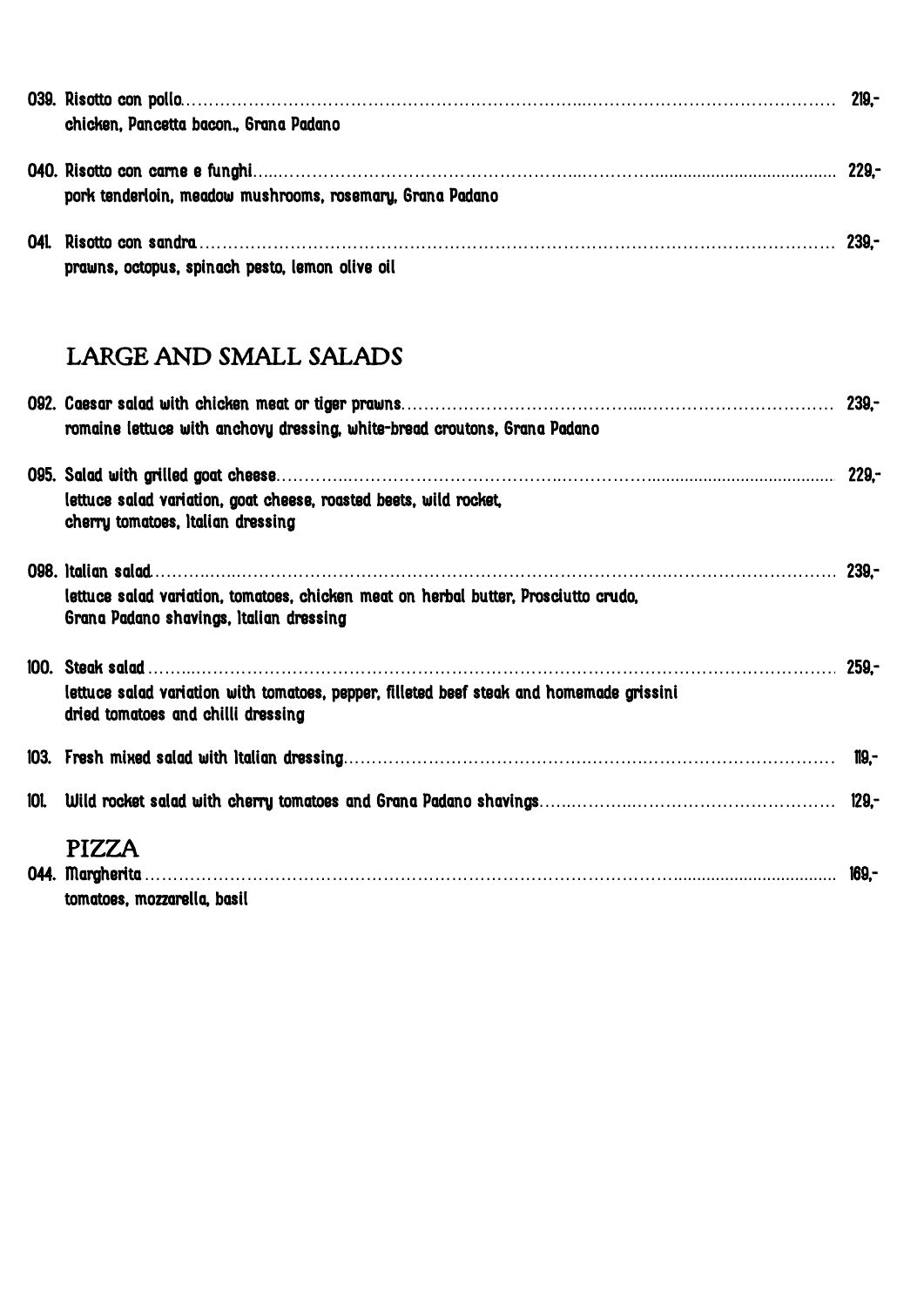| tomatoes, mozzarella, ham, oregano                                                                     |         |
|--------------------------------------------------------------------------------------------------------|---------|
| tomatoes, mozzarella, pepper salami, oregano                                                           |         |
| cream, mozzarella, bacon, egg, grana padano                                                            |         |
| tomatoes, mozzarella, meadow mushrooms, oregano                                                        |         |
| tomatoes, mozzarella, spicy italien salami, rosemary                                                   | $219 -$ |
| tomatoes, mozzarella, ham, meadow mushrooms, olives, artichokes, oregano                               |         |
| tomatoes, mozzarella, ham, meadow mushrooms, oregano                                                   |         |
| tomatoes, mozzarella, Prosciutto crudo, meadow mushrooms, olives, oregano                              |         |
| mozzarella, fresh slices of Prosciutto crudo, flavoured rucola, cherry tomatoes, Grana Padano shavings |         |
| tomatoes, Grana Padano, raw sirloin slices, hot peppers, grana padano                                  |         |
| tomatoes, mozzarella, pepper salami, onion, eggs, chilli peppers, oregano                              |         |
|                                                                                                        | $219 -$ |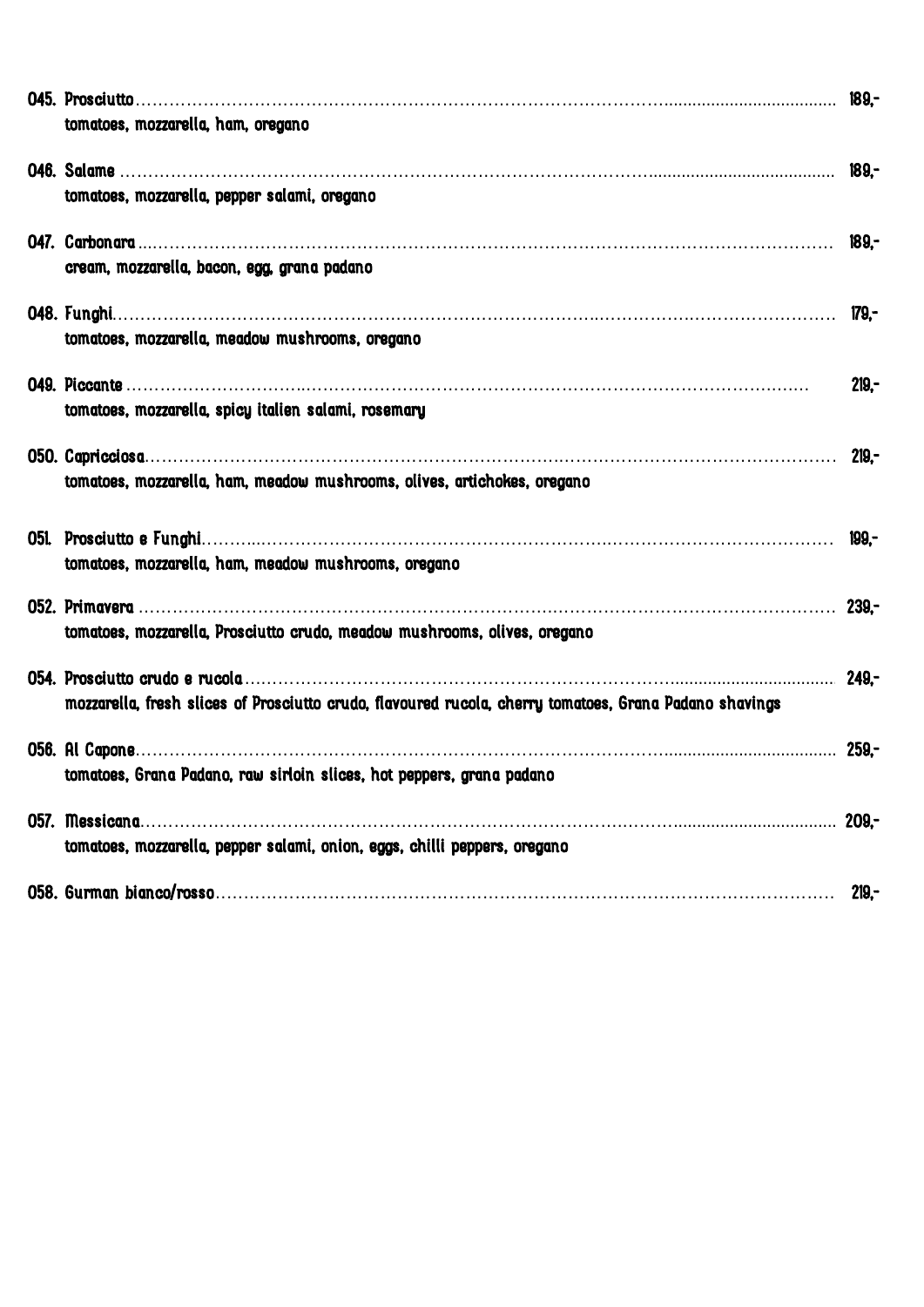| cream or tomatoes, mozzarella, ham, meadow mushrooms, Gorgonzola, chicken meat, oregano        |         |
|------------------------------------------------------------------------------------------------|---------|
| tomatoes, mozzarella, pork tenderloin marinated in whole grain mustard, red onion, wild rocket |         |
|                                                                                                |         |
| tomatoes, mozzarella, olives, anchovies, capers                                                | $229 -$ |
|                                                                                                |         |
| cream or tomatoes, mozzarella, Gorgonzola, Grana Padano, ricotta                               |         |
|                                                                                                |         |
| cream, mozzarella, chicken meat, spinach, Gorgonzola, oregano                                  |         |
| tomatoes, mozzarella, ham, salami, bacon, chilli peppers, pepperoncini, oregano                |         |
|                                                                                                |         |
| 14 Margherita, 14, Salami 14 Prosciutto e Funghi, 14 Gamberetti                                |         |
|                                                                                                |         |
| cream, mozzarella, potato slices, bacon, onions, rosemary                                      |         |
|                                                                                                |         |
| tomatoes, mozzarella, tuna, onion, egg, oregano                                                |         |
| 071. Salsiccia.                                                                                | 219.-   |
| tomatoes, mozzarella, Italian sausage Salsiccia, rosemary, wild rocket                         |         |
| tomatoes, mozzarella, bacon, garlic, onion, spinach, egg, oregano                              | 199.-   |
|                                                                                                |         |
|                                                                                                | 219,-   |
| tomatoes, mozzarella, large shrimps, octopus, garlic, rucola                                   |         |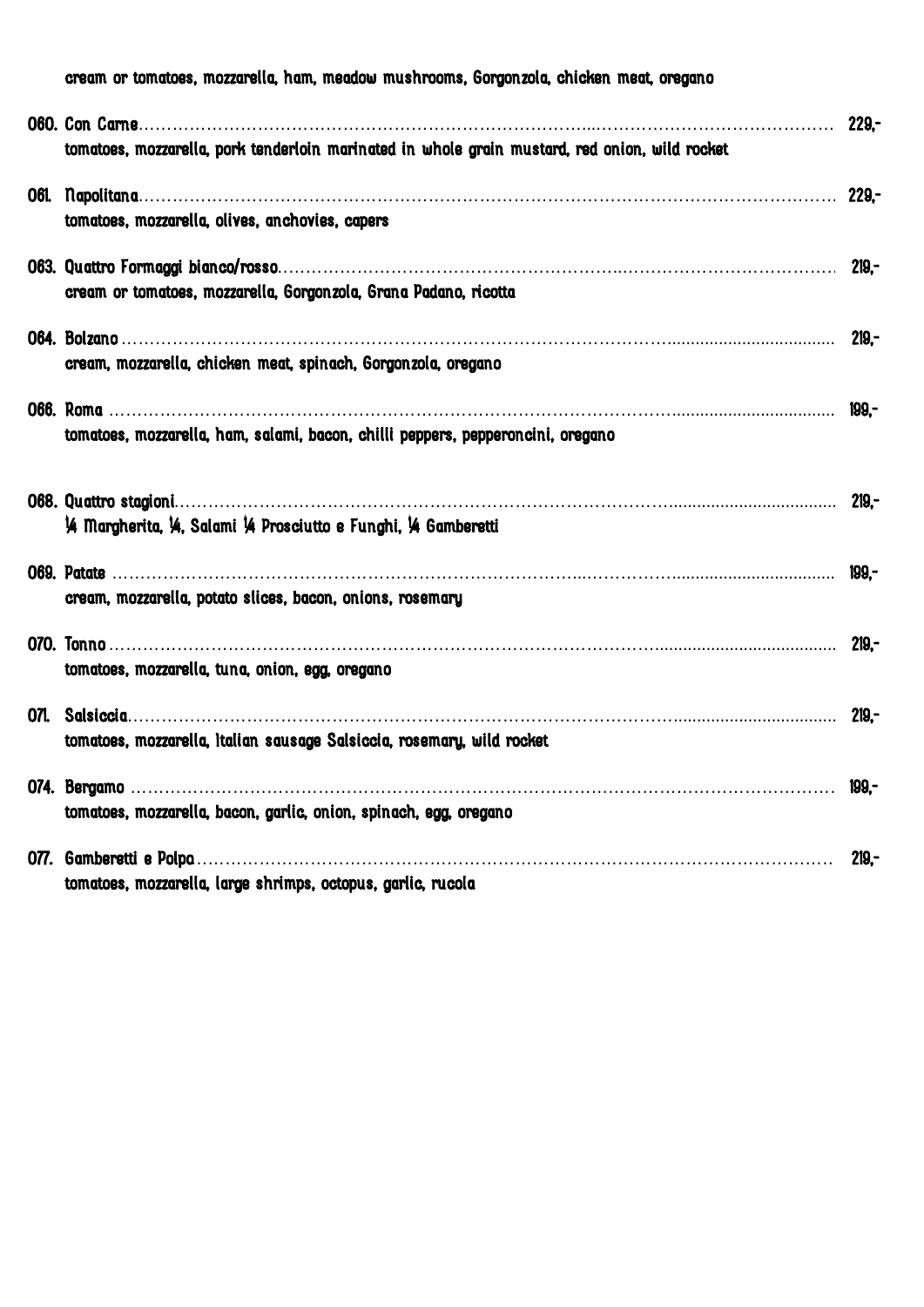|             | tomatoes, mozzarella, ham, pineapple                                                           |         |
|-------------|------------------------------------------------------------------------------------------------|---------|
|             |                                                                                                |         |
|             | tomatoes, mozzarella, spinach, ricotta, corn, egg                                              |         |
|             |                                                                                                |         |
|             | cream, mozzarella, ham, Camembert-type cheese, cranberries                                     |         |
|             |                                                                                                |         |
|             | tomatoes, mozzarella, baked eggplant, grilled peppers, spinach, garlic                         |         |
|             | EXTRA PIZZA INGREDIENTS:                                                                       |         |
|             | Price for each ingredient                                                                      |         |
|             | 085. 50g meadow mushrooms, lpc chilli peppers, 60g pepperoncini, 80g pineapple, 60g artichokes |         |
|             |                                                                                                |         |
|             | 086. 90g ham, 100g mozzarella, 50g salami, 70g bacon, 100g tuna fish, 20g Grana Padano,        |         |
|             |                                                                                                |         |
|             |                                                                                                |         |
|             |                                                                                                |         |
|             |                                                                                                |         |
|             |                                                                                                |         |
|             | <b>MEAT</b>                                                                                    |         |
|             |                                                                                                | $259 -$ |
| 110.        |                                                                                                | $299 -$ |
| <b>112.</b> |                                                                                                | $309 -$ |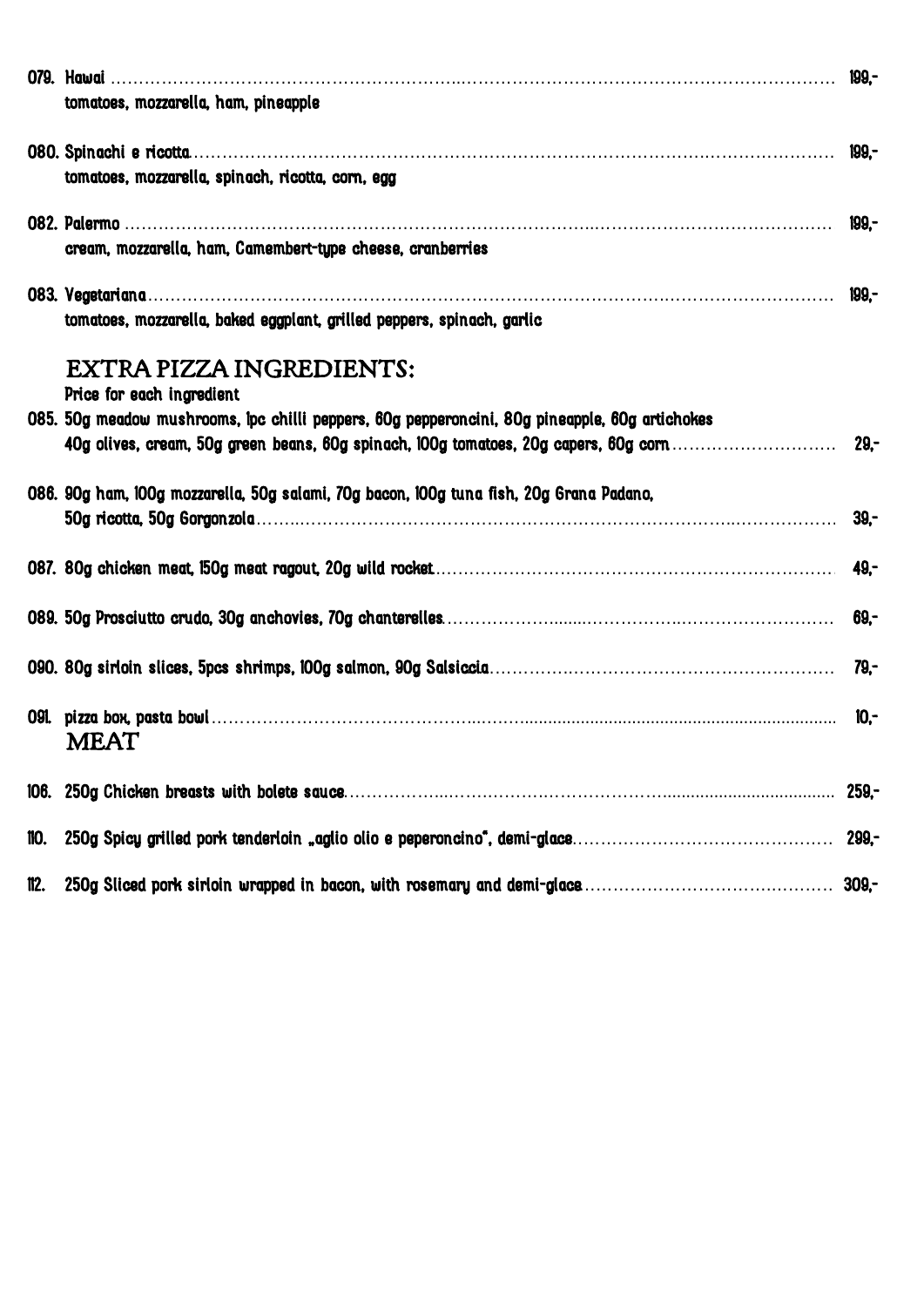| 118. 300g Pork neck with roasted meadow mushrooms with fresh parsley and Grana Padana  289,- |  |
|----------------------------------------------------------------------------------------------|--|
|                                                                                              |  |
|                                                                                              |  |
|                                                                                              |  |
| <b>FISH</b>                                                                                  |  |
|                                                                                              |  |
|                                                                                              |  |

### SIDEDISHES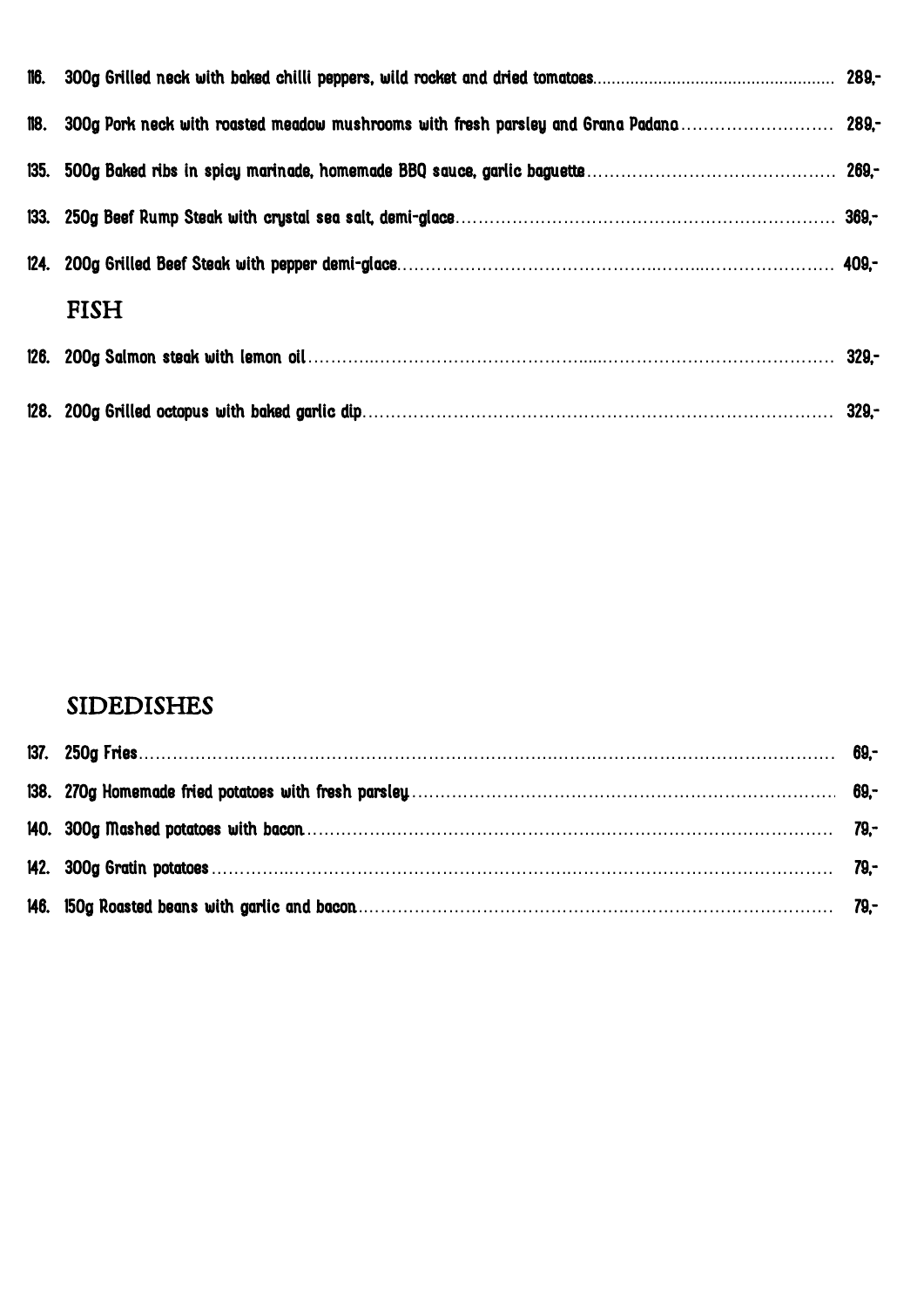| SAUCES AND DIPS<br>our BBQ, garlic mayonnaise, pepper sauce, homemade tartar dip | $49 -$ |
|----------------------------------------------------------------------------------|--------|
| <b>HOMEMADE BREAD FROM OUR OVEN</b>                                              |        |
|                                                                                  |        |
|                                                                                  |        |
|                                                                                  |        |

## **DESSERTS**